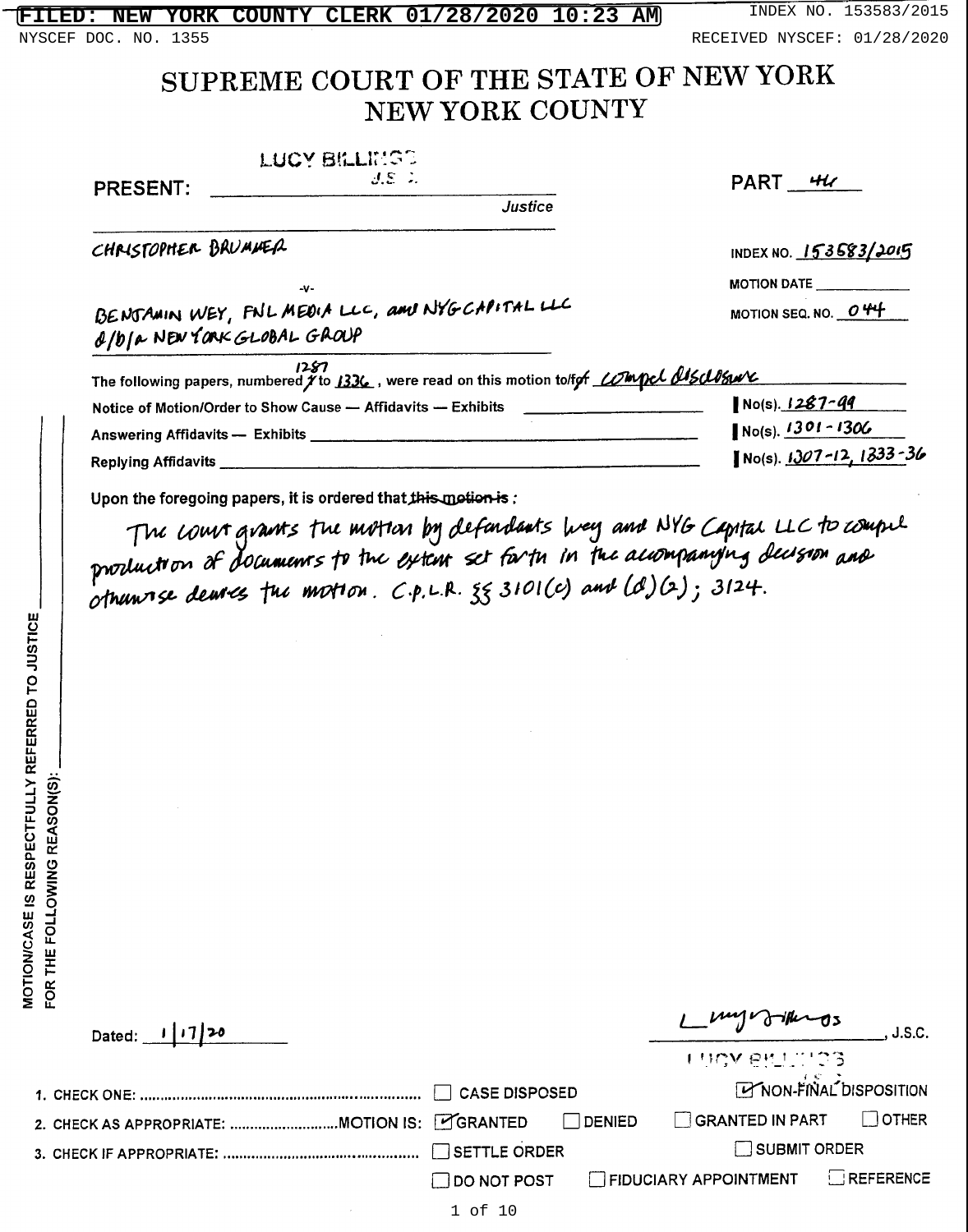NYSCEF DOC. NO. 1355 RECEIVED NYSCEF: 01/28/2020

SUPREME COURT OF THE STATE OF NEW YORK COUNTY OF NEW YORK: PART 46

### CHRISTOPHER BRUMMER,

Plaintiff

### - against -

BENJAMIN WEY, FNL MEDIA LLC, and NYG CAPITAL LLC d/b/a NEW YORK GLOBAL GROUP,

\_ \_ \_ **\_ \_ \_ \_ \_ \_ \_** \_ \_ \_

Defendants

- – x

APPEARANCES:

For Plaintiff Nicole Gueron Esq. Clarick Gueron Reisbaum LLP 220 5th Avenue, New York, NY 10001

For Defendants Wey and NYG Capital LLC Jonathan D. Lupkin Esq. Lupkin PLLC 80 Broad Street, New York, NY 10004

For Nonparty Financial Industry Regulatory Authority Edmund Polubinski III Esq. Davis Polk & Wardwell, LLP 450 Lexington Avenue, New York, NY 10017

LUCY BILLINGS, J.S.C.:

In this action for defamation and infliction of emotional distress, defendants Wey and NYG Capital LLC move to compel production of documents by nonparty Financial Industry Regulatory Authority (FINRA) that defendants subpoenaed and that defendants claim FINRA stipulated to produce. C.P.L.R. § 3124. For the reasons explained below, the court grants defendants' motion to the extent set forth.

hrummer120

### Index No. 153583/2015

DECISION AND ORDER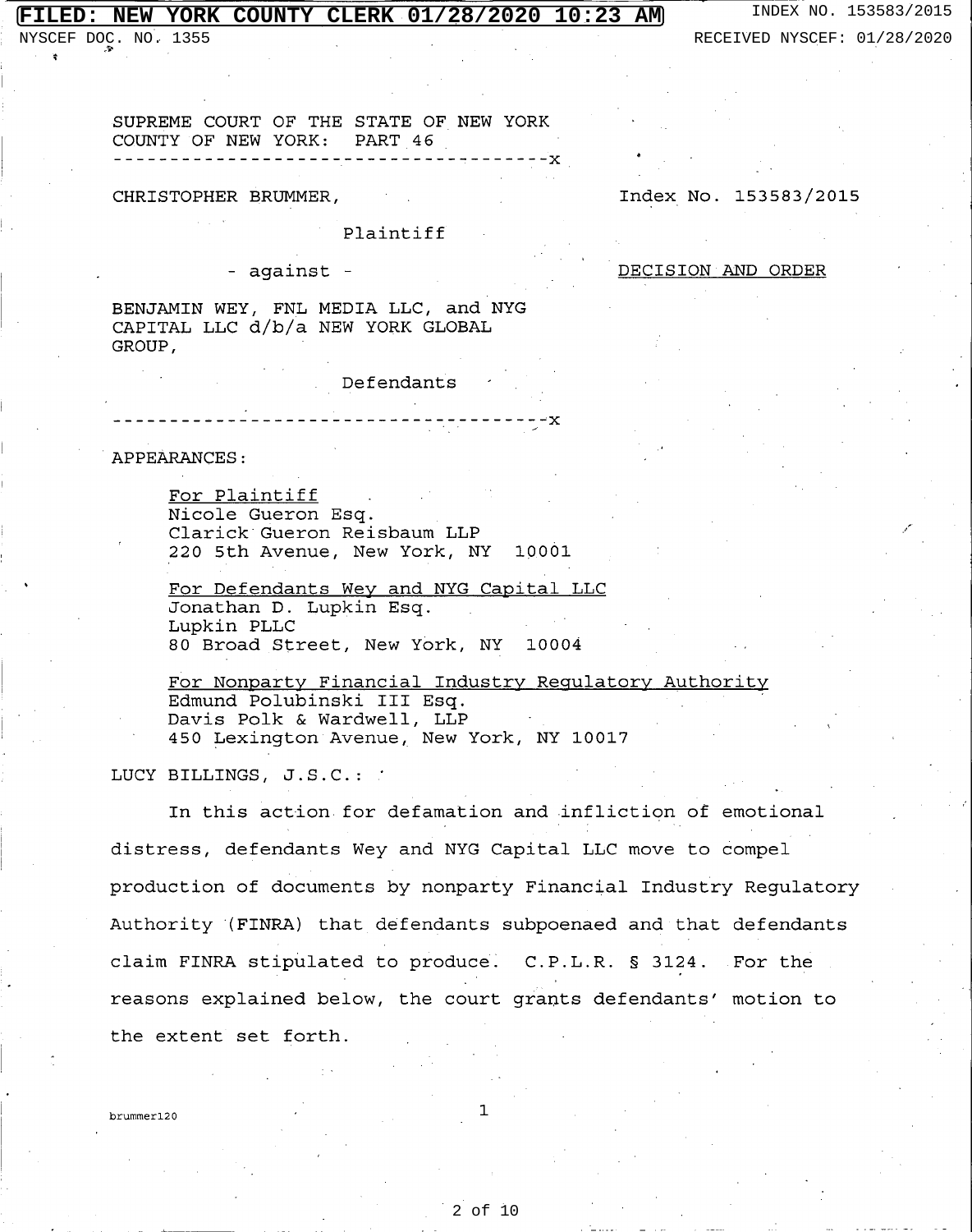NYSCEF DOC. NO. 1355 **RECEIVED NYSCEF: 01/28/2020** 

#### I. THE DOCUMENTS LISTED IN FINRA'S PRIVILEGE LOG

First, defendants Wey and NYG Capital move to compel production, C.P.L.R. § 3124, of 33 documents that plaintiff and FINRA claim are protected from disclosure under C.P.L.R. §  $3101(c)$  as attorney work product or under C.P.L.R. § 3101(d)(2) as material prepared in anticipation of litigation. FINRA's privilege log further characterizes the subject of eight withheld documents as "mitigation of litigation risks arising out of public statements concerning anticipated litigation."

An in camera review of the documents reveals that they are first and foremost proposed strategies by a public relations firm APCO Worldwide and comments by plaintiff and FINRA on those strategies, for plaintiff and FINRA to counteract and thus mitigate damages from the defamatory statements concerning plaintiff on the internet, about which he sues. That defamation, not this litigation or its anticipated commencement, prompted ' this public relations campaign. Depending on defendants' future conduct, APCO Worldwide proposed as part of the campaign the creation of new, readily searchable online text and images positively portraying plaintiff, unrelated to the litigation.

Of course when plaintiff anticipated commencing this litigation, he, his attorneys, and APCO Worldwide anticipated that he might need to respond to inquiries about the litigation or respond to retaliatory defamation by defendants and might use the litigation as another opportunity to explain and counteract

brummer120

 $\overline{2}$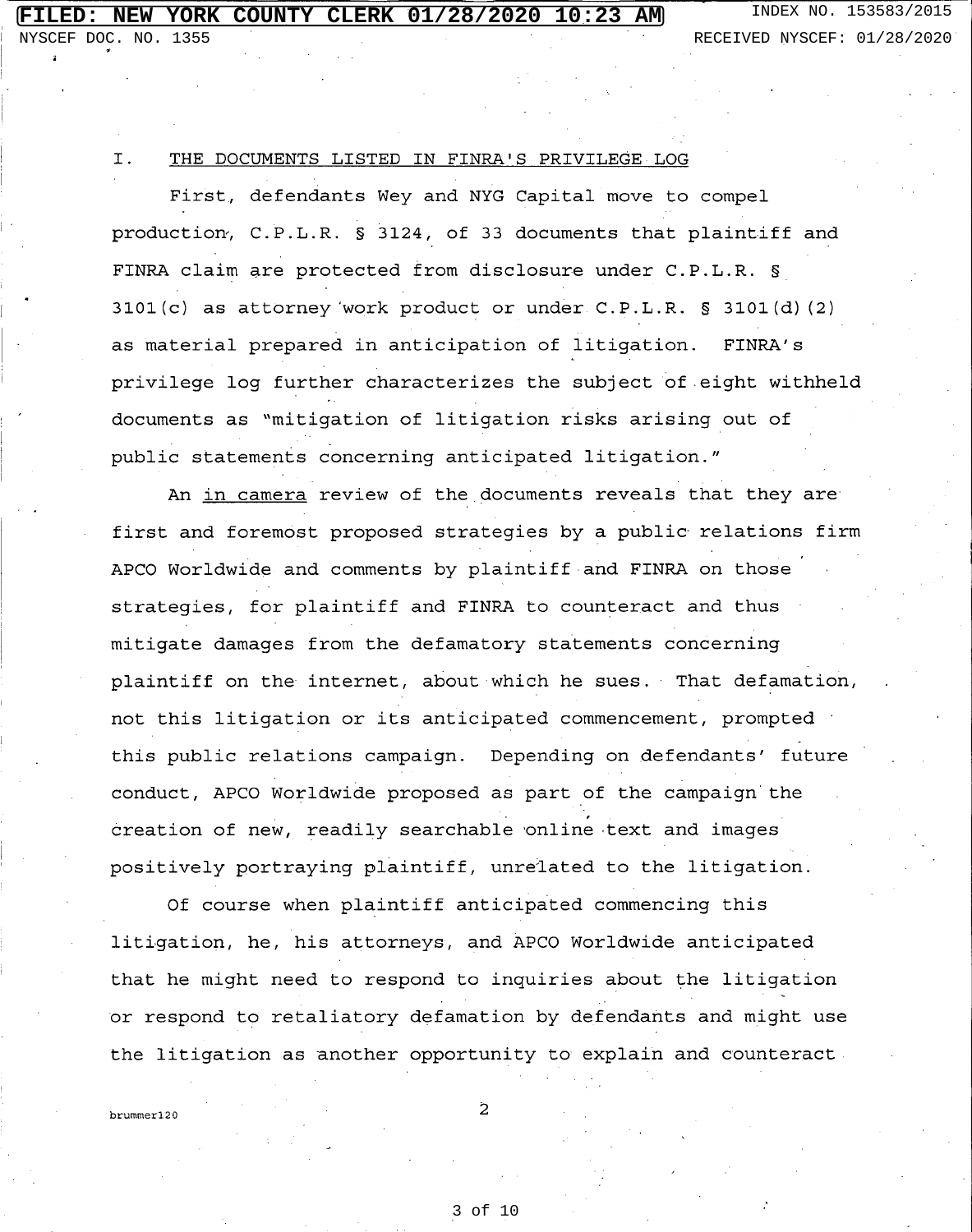NYSCEF DOC. NO. 1355 RECEIVED NYSCEF: 01/28/2020

the defamation. If other media portrayed the underlying facts or the litigation inaccurately, APCO Worldwide proposed to correct and halt the spread of misinformation. Consequently, plaintiff's attorneys were kept abreast of the proposals, to advise APCO Worldwide and plaintiff in the event the proposals might negatively impact the litigation or expose plaintiff to liability for any statements by him about defendants: hence the label, "mitigation of litigation risks arising out of public statements concerning anticipated litigation." The documents reveal no such event, however, nor any advice by plaintiff's attorneys, other than their concern that they be kept abreast.

While the work product protection may extend to an attorney's information, impressions, or observations conveyed to experts retained as consultants to assist in analyzing or preparing plaintiff's action, the documents at issue thus show that the attorneys conveyed no such information, impressions, or observations, nor did APCO Worldwide assist in analyzing or preparing plaintiff's action. See Beach v. Touradji Capital Mqt., LP, 99 A.D.3d 167, 170 (1st Dep't 2012); MBIA Ins. Corp. v. Countrywide Home Loans, Inc., 93 A.D.3d 574, 574 (1st Dep't 2012); Hudson Ins. Co. v. Oppenheim, 72 A.D.3d 489, 490 (1st Dep't 2010). The documents include no communications by attorneys that are the product of their legal training or skills. or that reflect any legal research, analysis, theory, strategy, Venture v. Preferred Mut. Ins. Co., 153 A.D.3d or conclusion. 1155, 1159 (1st Dep't 2017); Matter of New York City Asbestos

brummer120

3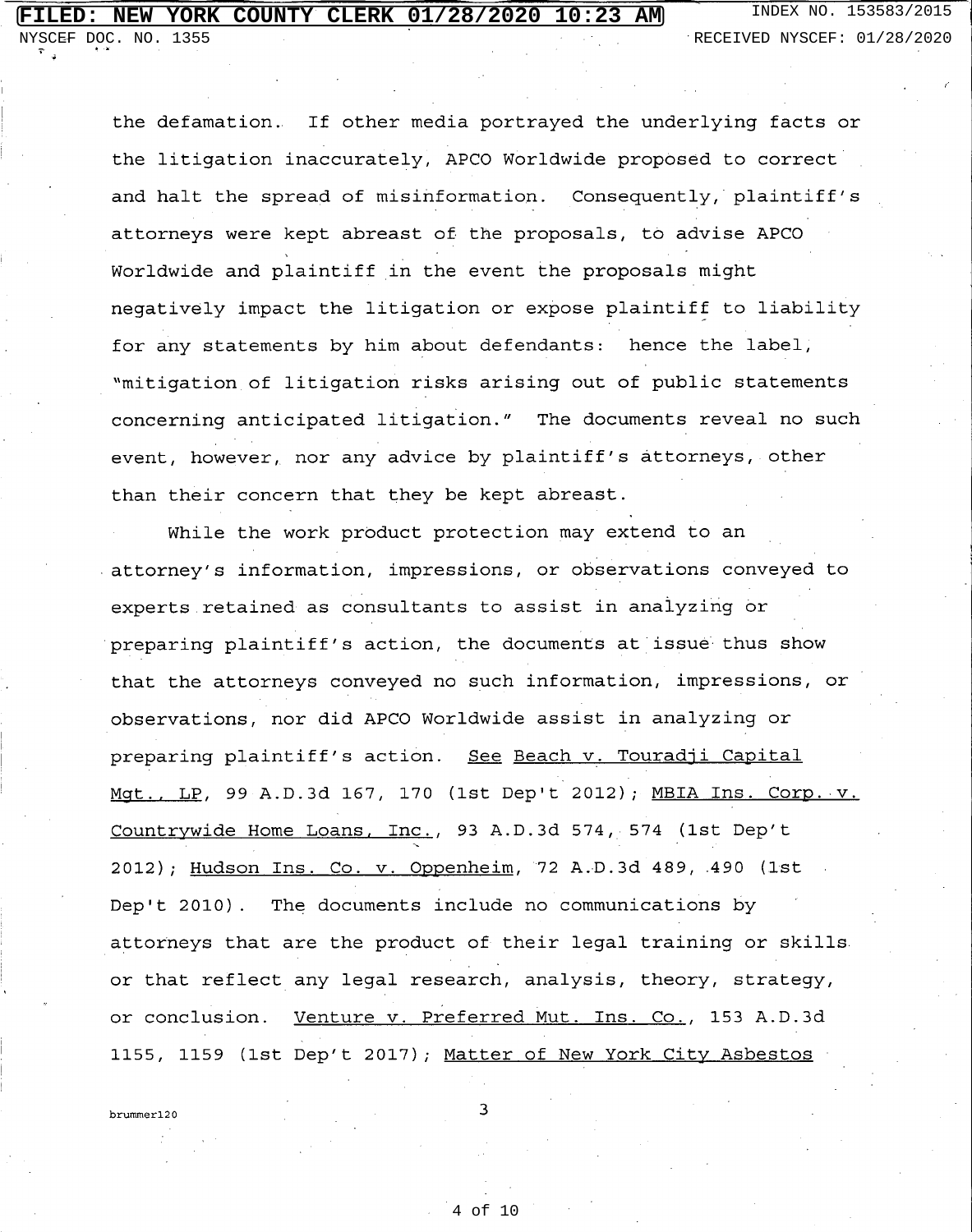NUMBER DOC. NO. 1355 RECEIVED NYSCEF: 01/28/2020

Litiq., 109 A.D.3d 7, 12 (1st Dep't 2013); Fewer v. GFI Group Inc., 78 A.D.3d 412, 413 (1st Dep't 2010); Plimpton v. Massachusetts Mut. Life Ins. Co., 50 A.D.3d 532, 533 (1st Dep't 2008). Their occasional communications reflect only their desire to be apprised of APCO Worldwide's, plaintiff's, or FINRA's proposed public relations strategies in the event they called for the attorneys' input. To the extent that any FINRA attorney offered public relations advice, it was only public relations advice, not legal advice. Therefore the documents include no attorney work product. C.P.L.R. § 3101(c); Fewer v. GFI Group Inc., 78 A.D.3d at 413; Plimpton v. Massachusetts Mut. Life Ins. Co., 50 A.D.3d at 533; Brooklyn Union Gas Co. v. American Home Ins. Co., 23 A.D.3d 190, 190-91 (1st Dep't 2005).

The documents also make abundantly clear that they were not prepared primarily for purposes of the litigation. C.P.L.R. § 3101(d)(2); Bank of N.Y. Mellon v. WMC Mtge., LLC, 140 A.D.3d 585, 585 (1st Dep't 2016); MBIA Ins. Corp. v. Countrywide Home Loans, Inc., 93 A.D.3d at 575, but to mitigate the damage to plaintiff's reputation, rehabilitate his reputation, and assure that his communications in an effort at mitigation would not instead call more attention to the claimed defamatory statements and amplify the harm from them. Defendants are entitled to this relevant information regarding plaintiff's efforts to mitigate the past and future effects of the claimed defamation and any communications that might reveal the impact of the defamation on plaintiff's reputation and his mental and emotional condition,

hrummer120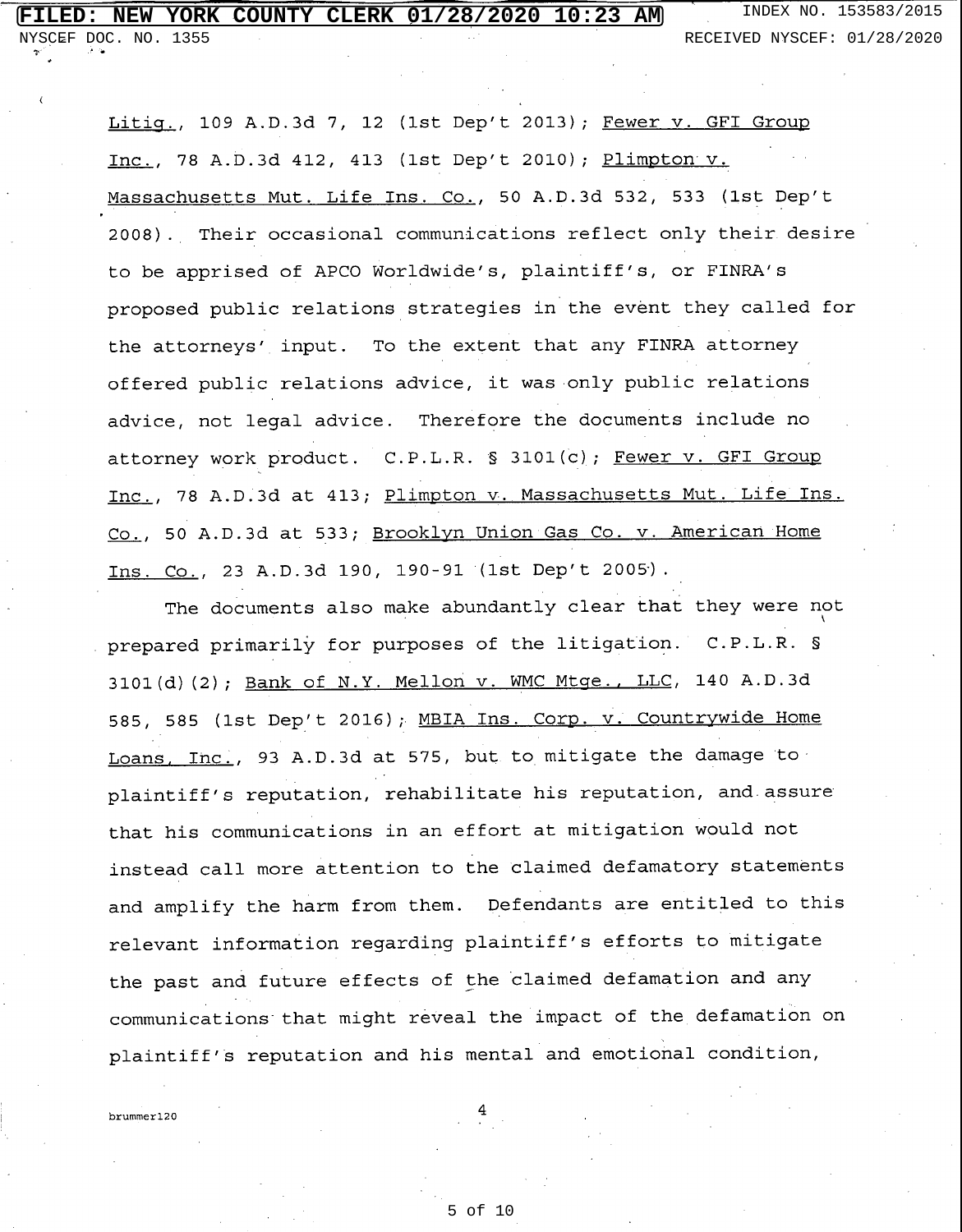NYSCEF DOC. NO. 1355 RECEIVED NYSCEF: 01/28/2020

whether minimal or severe. Relevance of the material to the litigation does not equate to material prepared in anticipation The latter is material regarding how plaintiff of litigation. intends to prove his mitigation of damages, not the facts regarding his mitigation of damages. Even his strategies as to how he communicates to his professional community or the public and to whom he communicates about the claimed defamation and whether his communications call attention to the defamation and enhance rather than mitigate his damages still bear on mitigation and do not amount to strategies as to how he will plead or prove defamation, damages, or their mitigation.

In sum, APCO Worldwide's advice to plaintiff and FINRA and their comments on that advice, which they shared with their attorneys, but to which the attorneys did not contribute, was to assist plaintiff in his public relations strategy, not in his litigation strategy, in rehabilitating his reputation, and in mitigating his damages. At most, APCO Worldwide provided plaintiff advice regarding how to communicate about the litigation so as not to enhance his damages, but not how to prepare, present, or support his claims in the litigation so as not to enhance his damages or for any other purpose in the litigation.

DOCUMENTS DEFENDANTS SOUGHT PREVIOUSLY II.

Because the withheld documents include communications among APCO Worldwide, FINRA and its attorneys, and plaintiff and his attorneys, plaintiff contends that the court's prior order

brummer120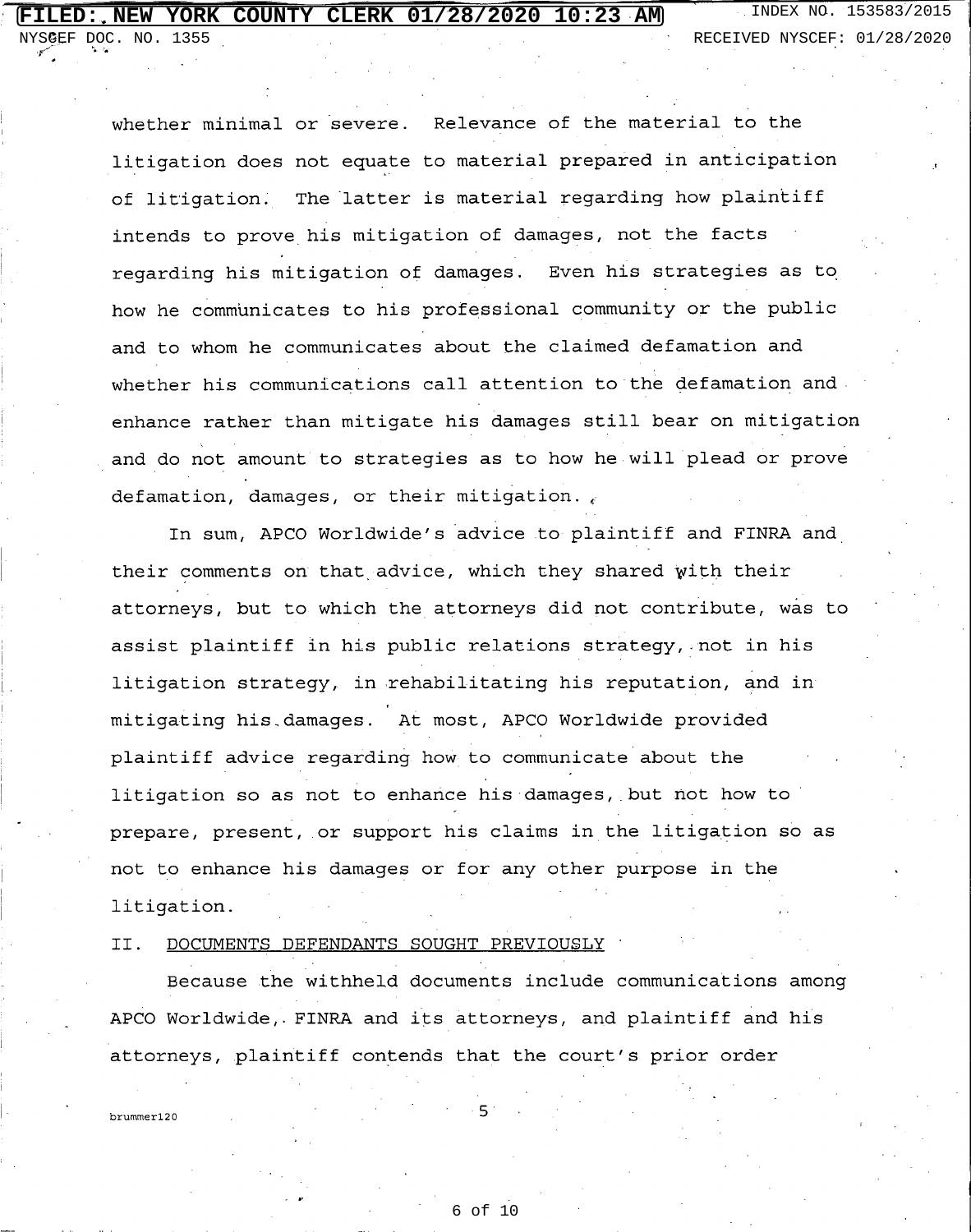.<br>brummer120

NYSCEF DOC. NO. 1355 RECEIVED NYSCEF: 01/28/2020

(Mendez, J.) denying a prior motion by defendants to compel production of communications between FINRA and plaintiff governs the production defendants now seek. That order denied production because the deliberative process privilege protected the communications sought. Department of Interior v. Klamath Water Users Protective Assn., 532 U.S. 1, 8-9 (2008); New York Times Co. v. City of N.Y. Fire Dept., 4 N.Y.3d 477, 488 (2005). Since those communications pertained to the deliberative process of FINRA's National Adjudicatory Council on which plaintiff served, they were necessarily in documents distinct from the documents pertaining to plaintiff's public relations campaign surrounding the later commencement of this action, which arose from plaintiff's previous service on the National Adjudicatory Council. In any event, plaintiff fails to show any overlap among the documents sought here and the documents defendants sought in their prior motion.

### III. OTHER DOCUMENTS ENCOMPASSED BY DEFENDANTS' AND FINRA'S STIPULATION

The documents FINRA lists in its privilege log are documents FINRA agreed to produce, subject to any applicable privilege or protection, in a stipulation dated August 9, 2019. Defendants Wey and NYG Capital also move to compel disclosure of documents that FINRA claims are excluded from the stipulation, but that defendants claim are also included, along with the documents in the privilege log and the documents FINRA produced pursuant to the stipulation. C.P.L.R. § 3124. The stipulation requires production of: "Communications between FINRA and other third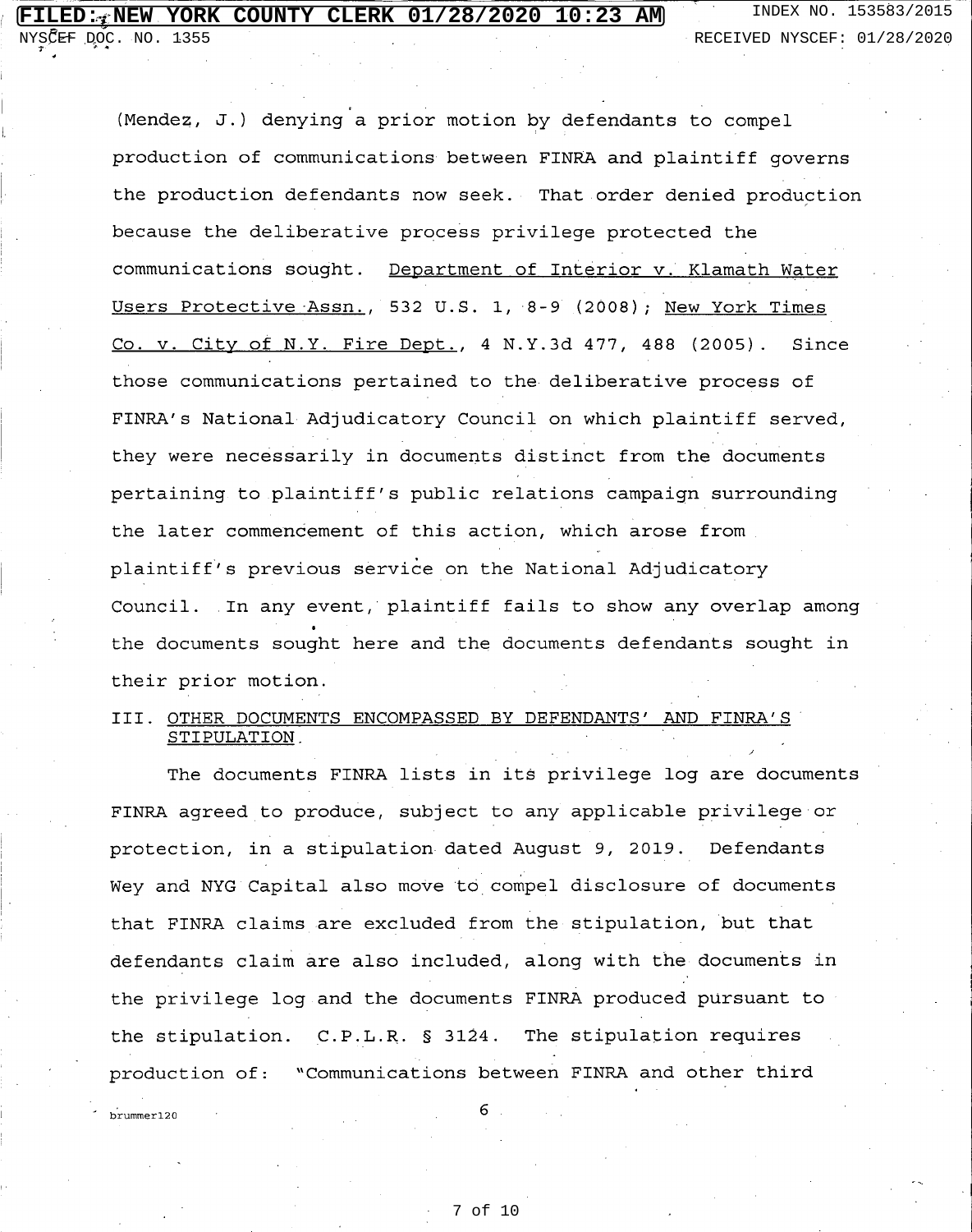parties regarding defendant Benjamin Wey or plaintiff Christopher Brummer" during a specified period. Aff. of Jonathan D. Lupkin Ex.  $1 \nvert 1(c)$ . Defendants interpret "other third parties" to mean anyone other than the parties to the stipulation, FINRA and defendants, which would include FINRA's communications with plaintiff or his attorneys in the required production. FINRA and plaintiff interpret "other third parties" to mean nonparties to the litigation other than FINRA, which would exclude its communications either with plaintiff or with defendants from the production.

Obviously the communications most relevant and in which defendants are most interested are between FINRA and plaintiff or his attorneys and between FINRA and defendants or their attorneys, to the extent that there are any in the latter category that defendants do not possess. The stipulation refers to nonparties to the litigation, such as FINRA and its employees Richard Ketchum and Robert Colby, as "nonparties," not "third Therefore "third parties" must mean either third parties." parties to the stipulation, which is anyone other than FINRA or defendants, or third parties to the subject of the communication. See Banos v. Rhea, 25 N.Y.3d 266, 278 (2015); Miller v. Miller, 82 A.D.3d 469, 469 (1st Dep't 2011); 1029 Sixth v. Riniv Corp., 9 A.D.3d 142, 147 (1st Dep't 2004). Under this latter interpretation, if the communication is regarding Wey, other third parties are anyone other than Wey and thus would include plaintiff and his attorneys. If the communication is regarding

brummer120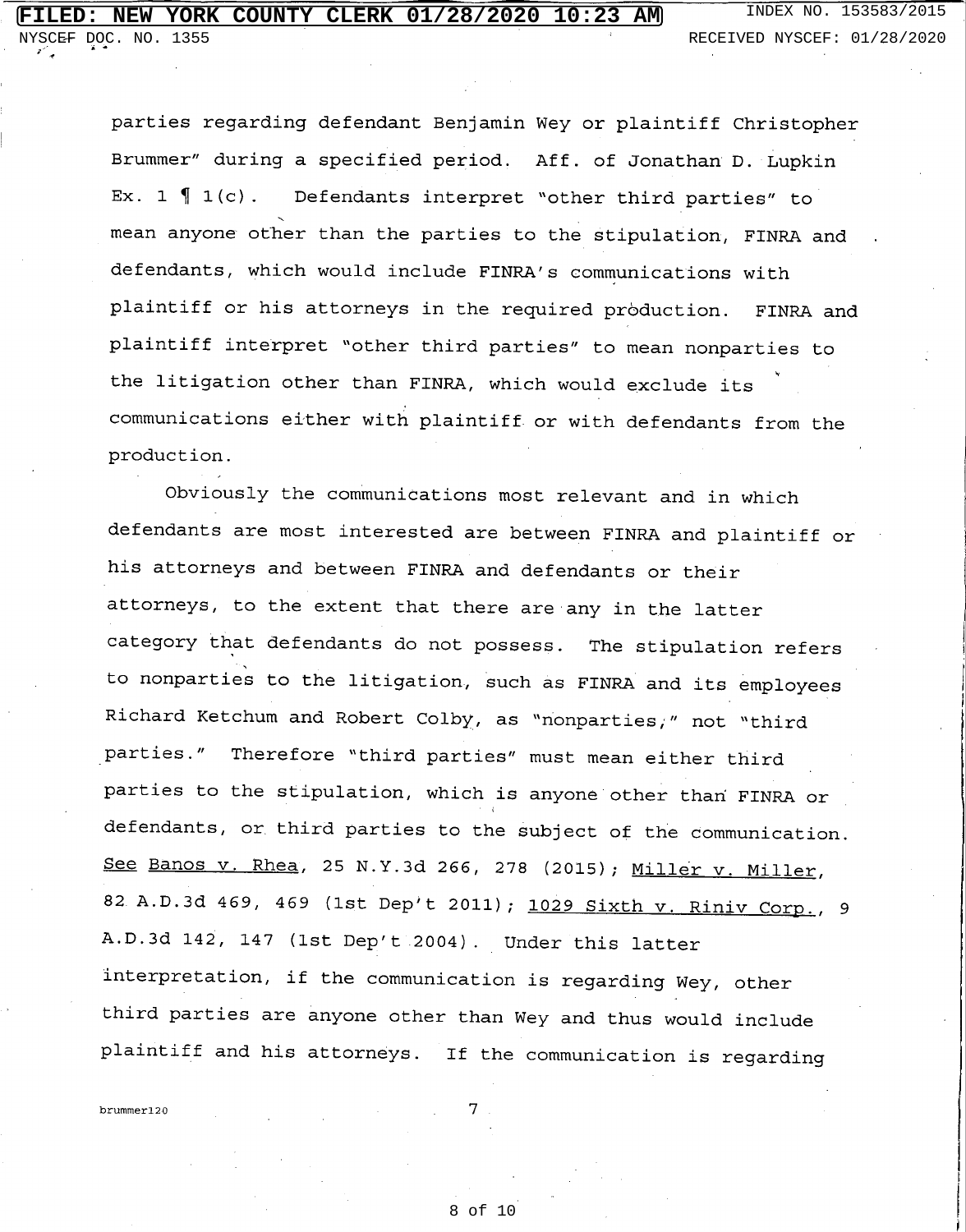plaintiff, other third parties are anyone other than plaintiff and thus would include Wey and his attorneys.

Under either of these two potential interpretations, defendants are entitled to FINRA's communications with plaintiff or his attorneys regarding Wey. Under the first of these two potential interpretations, which is the interpretation defendants espouse, defendants also would be entitled to FINRA's communications with plaintiff or his attorneys, third parties to the stipulation, regarding plaintiff. Since plaintiff worked with FINRA, these communications extend far beyond this action's scope and thus may not reasonably have been encompassed by the stipulation. See Frenk v. Solomon, 173 A.D.3d 490, 490 (1st Dep't 2019); Ember v. Denizard, 160 A.D.3d 537, 538 (1st Dep't  $2018$ . Therefore the court adopts the interpretation that "other third parties" means third parties to the subject of the communication. See Independent Chem. Corp. v. Puthanpurayil, 165 A.D.3d 578, 579 (1st Dep't 2018). When the subject was Wey, the stipulation requires production of FINRA's communications about. him with anyone other than him. When the subject was plaintiff, the stipulation requires production of FINRA's communications about him with anyone other than him. This interpretation also explains the use of the qualifier "other" third parties, because FINRA, too, is not the subject of the communication. See id. IV. **CONCLUSION** 

In sum, for the reasons explained above, the court grants the motion by defendants Wey and NYG Capital LLC to compel

brummer120

8